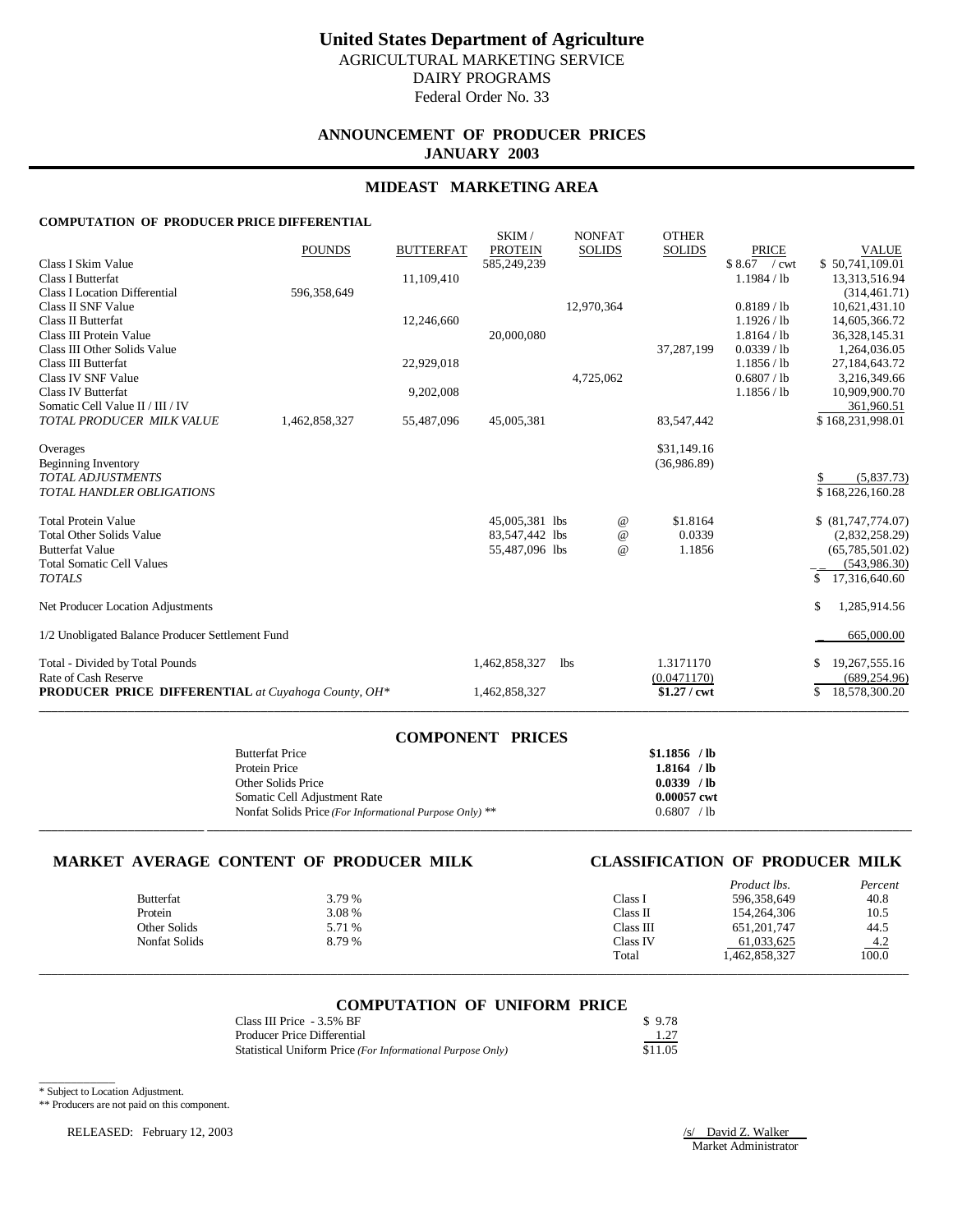# **ANNOUNCEMENT OF PRODUCER PRICES FEBRUARY 2003**

## **MIDEAST MARKETING AREA**

### **COMPUTATION OF PRODUCER PRICE DIFFERENTIAL**

|                                                                                    | <b>POUNDS</b> | <b>BUTTERFAT</b> | SKIM/<br><b>PROTEIN</b> | <b>NONFAT</b><br><b>SOLIDS</b> | <b>OTHER</b><br><b>SOLIDS</b> | <b>PRICE</b>               | <b>VALUE</b>                          |
|------------------------------------------------------------------------------------|---------------|------------------|-------------------------|--------------------------------|-------------------------------|----------------------------|---------------------------------------|
| Class I Skim Value                                                                 |               |                  | 511,991,172             |                                |                               | \$8.20 / cwt               | \$41,983,276.10                       |
| Class I Butterfat                                                                  |               | 9,759,411        |                         |                                |                               | 1.2333 / lb                | 12,036,281.60                         |
| <b>Class I Location Differential</b><br>Class II SNF Value                         | 521,750,583   |                  |                         | 17,591,945                     |                               | 0.7667/lb                  | (252, 981.20)<br>13,487,744.24        |
| Class II Butterfat                                                                 |               | 13,351,107       |                         |                                |                               | 1.1443 / lb                | 15,277,671.70                         |
| Class III Protein Value                                                            |               |                  | 18,064,549              |                                |                               | 1.8538 / lb                | 33,488,060.91                         |
| Class III Other Solids Value                                                       |               |                  |                         |                                | 33,710,875                    | 0.0240 / lb                | 809,060.98                            |
| Class III Butterfat<br>Class IV SNF Value                                          |               | 20,257,541       |                         | 5,671,400                      |                               | 1.1373 / lb<br>0.6711 / lb | 23,038,901.40<br>3,806,076.51         |
| <b>Class IV Butterfat</b>                                                          |               | 8,987,171        |                         |                                |                               | 1.1373 / lb                | 10,221,109.58                         |
| Somatic Cell Value II / III / IV                                                   |               |                  |                         |                                |                               |                            | 275,703.24                            |
| TOTAL PRODUCER MILK VALUE                                                          | 1,387,769,255 | 52,355,230       | 42,582,360              |                                | 79,232,240                    |                            | \$154,170,905.06                      |
| Overages                                                                           |               |                  |                         |                                | \$3,311.29                    |                            |                                       |
| Beginning Inventory                                                                |               |                  |                         |                                | (185.52)                      |                            |                                       |
| <b>TOTAL ADJUSTMENTS</b>                                                           |               |                  |                         |                                |                               |                            | 3,125.77                              |
| <b>TOTAL HANDLER OBLIGATIONS</b>                                                   |               |                  |                         |                                |                               |                            | \$154,174,030.83                      |
| <b>Total Protein Value</b>                                                         |               |                  | 42,582,360 lbs          | $^{\circ}$                     | \$1.8538                      |                            | $$$ (78,939,178.98)                   |
| <b>Total Other Solids Value</b>                                                    |               |                  | 79,232,240 lbs          | $\omega$                       | 0.0240                        |                            | (1,901,573.76)                        |
| <b>Butterfat Value</b>                                                             |               |                  | 52,355,230 lbs          | $\omega$                       | 1.1373                        |                            | (59, 543, 603.07)                     |
| <b>Total Somatic Cell Values</b>                                                   |               |                  |                         |                                |                               |                            | (375, 113.45)                         |
| <b>TOTALS</b>                                                                      |               |                  |                         |                                |                               |                            | 13,414,561.57                         |
| Net Producer Location Adjustments                                                  |               |                  |                         |                                |                               |                            | 1,183,700.41<br>S.                    |
| 1/2 Unobligated Balance Producer Settlement Fund                                   |               |                  |                         |                                |                               |                            | 721,000.00                            |
| Total - Divided by Total Pounds                                                    |               |                  | 1,387,769,255           | <b>lbs</b>                     | 1.1038767                     |                            | 15,319,261.98                         |
| Rate of Cash Reserve<br><b>PRODUCER PRICE DIFFERENTIAL</b> at Cuyahoga County, OH* |               |                  | 1,387,769,255           |                                | (0.0438767)<br>$$1.06 /$ cwt  |                            | (608, 907, 35)<br>14,710,354.63<br>\$ |
|                                                                                    |               |                  |                         |                                |                               |                            |                                       |

| <b>COMPONENT PRICES</b>                                 |               |
|---------------------------------------------------------|---------------|
| <b>Butterfat Price</b>                                  | $$1.1373$ /lb |
| Protein Price                                           | $1.8538$ /lb  |
| Other Solids Price                                      | 0.0240 / lb   |
| Somatic Cell Adjustment Rate                            | 0.00056 cwt   |
| Nonfat Solids Price (For Informational Purpose Only) ** | 0.6711 / lb   |
|                                                         |               |

## **MARKET AVERAGE CONTENT OF PRODUCER MILK CLASSIFICATION OF PRODUCER MILK**

|                      |        |           | Product lbs.  | Percent             |
|----------------------|--------|-----------|---------------|---------------------|
| <b>Butterfat</b>     | 3.77 % | Class 1   | 521,750,583   | 37.6                |
| Protein              | 3.07 % | Class II  | 205,814,311   | 14.8                |
| Other Solids         | 5.71 % | Class III | 588,933,668   | 42.5                |
| <b>Nonfat Solids</b> | 8.78%  | Class IV  | 71,270,693    |                     |
|                      |        | Total     | 1,387,769,255 | $\frac{5.1}{100.0}$ |
|                      |        |           |               |                     |

|--|

| Class III Price - 3.5% BF                                  | \$9.66  |
|------------------------------------------------------------|---------|
| <b>Producer Price Differential</b>                         | 1.06    |
| Statistical Uniform Price (For Informational Purpose Only) | \$10.72 |

\* Subject to Location Adjustment.

\_\_\_\_\_\_\_\_\_\_\_\_

\*\* Producers are not paid on this component.

RELEASED: March 12, 2003 /s/ David Z. Walker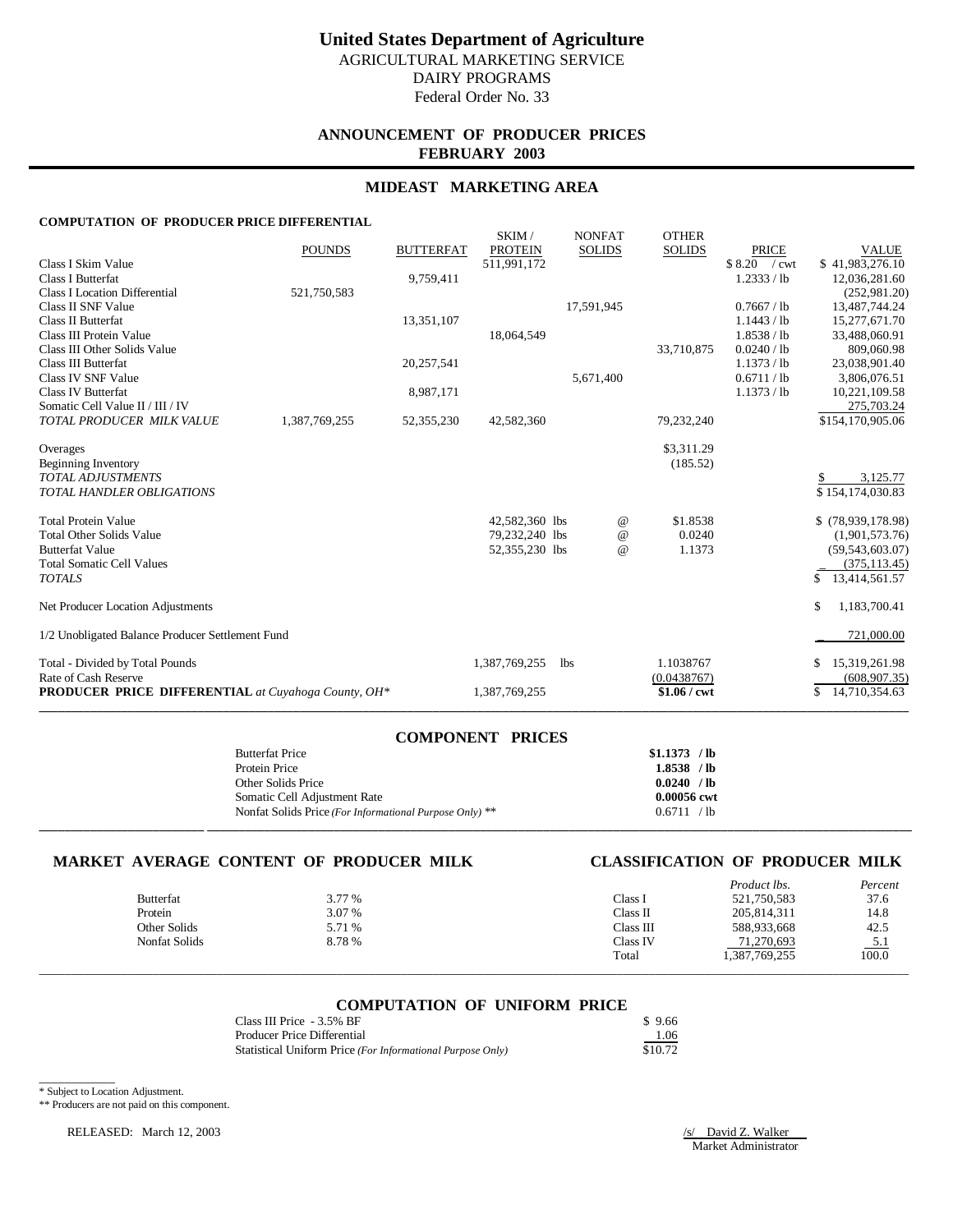# **ANNOUNCEMENT OF PRODUCER PRICES MARCH 2003**

## **MIDEAST MARKETING AREA**

### **COMPUTATION OF PRODUCER PRICE DIFFERENTIAL**

|                                                            | <b>POUNDS</b> | <b>BUTTERFAT</b> | SKIM/<br><b>PROTEIN</b> | <b>NONFAT</b><br><b>SOLIDS</b> | <b>OTHER</b><br><b>SOLIDS</b> | PRICE         | <b>VALUE</b>         |
|------------------------------------------------------------|---------------|------------------|-------------------------|--------------------------------|-------------------------------|---------------|----------------------|
| Class I Skim Value                                         |               |                  | 534.941.143             |                                |                               | \$8.04 / cwt  | \$43,009,267.89      |
| <b>Class I Butterfat</b>                                   |               | 10,140,148       |                         |                                |                               | 1.1574 / lb   | 11,736,207.28        |
| Class I Location Differential                              | 545,081,291   |                  |                         |                                |                               |               | (280, 166.58)        |
| Class II SNF Value                                         |               |                  |                         | 15,074,523                     |                               | 0.7489 / lb   | 11,289,310.28        |
| <b>Class II Butterfat</b>                                  |               | 14,158,966       |                         |                                |                               | $1.1529$ / lb | 16,323,871.92        |
| Class III Protein Value                                    |               |                  | 19,595,202              |                                |                               | 1.6648 / lb   | 32,622,092.27        |
| Class III Other Solids Value                               |               |                  |                         |                                | 36,971,125                    | 0.0206 / lb   | 761,605.20           |
| Class III Butterfat                                        |               | 21,519,722       |                         |                                |                               | $1.1459$ / lb | 24,659,449.44        |
| Class IV SNF Value                                         |               |                  |                         | 7,107,408                      |                               | 0.6651 / lb   | 4,727,137.05         |
| <b>Class IV Butterfat</b>                                  |               | 8,703,738        |                         |                                |                               | $1.1459$ / lb | 9,973,613.36         |
| Somatic Cell Value II / III / IV                           |               |                  |                         |                                |                               |               | 260,072.98           |
| TOTAL PRODUCER MILK VALUE                                  | 1,456,794,004 | 54, 522, 574     | 44,199,353              |                                | 83,200,410                    |               | \$155,082,461.09     |
| Overages                                                   |               |                  |                         |                                | \$33,946.78                   |               |                      |
| Beginning Inventory                                        |               |                  |                         |                                | (23, 281, 13)                 |               |                      |
| <b>TOTAL ADJUSTMENTS</b>                                   |               |                  |                         |                                |                               |               | 10,665.65<br>\$      |
| <b>TOTAL HANDLER OBLIGATIONS</b>                           |               |                  |                         |                                |                               |               | \$155,093,126.74     |
|                                                            |               |                  |                         |                                |                               |               |                      |
| <b>Total Protein Value</b>                                 |               |                  | 44,199,353 lbs          |                                | $^{\,a}$<br>\$1.6648          |               | $$$ (73,583,082.87)  |
| <b>Total Other Solids Value</b>                            |               |                  | 83,200,410 lbs          |                                | 0.0206<br>$\omega$            |               | (1,713,928.45)       |
| <b>Butterfat Value</b>                                     |               |                  | 54,522,574 lbs          |                                | 1.1459<br>$^{\circ}$          |               | (62, 477, 417, 58)   |
| <b>Total Somatic Cell Values</b>                           |               |                  |                         |                                |                               |               | (352, 317.93)        |
| <b>TOTALS</b>                                              |               |                  |                         |                                |                               |               | 16.966.379.91<br>\$. |
| Net Producer Location Adjustments                          |               |                  |                         |                                |                               |               | 1,244,484.57<br>S    |
| 1/2 Unobligated Balance Producer Settlement Fund           |               |                  |                         |                                |                               |               | 659,000.00           |
| Total - Divided by Total Pounds                            |               |                  | 1,456,794,004           | <b>lbs</b>                     | 1.2953008                     |               | 18,869,864.48        |
| Rate of Cash Reserve                                       |               |                  |                         |                                | (0.0453008)                   |               | (659, 939.34)        |
| <b>PRODUCER PRICE DIFFERENTIAL</b> at Cuyahoga County, OH* |               |                  | 1,456,794,004           |                                | $$1.25$ / cwt                 |               | 18,209,925.14        |
|                                                            |               |                  |                         |                                |                               |               |                      |

| <b>COMPONENT PRICES</b>                                 |               |
|---------------------------------------------------------|---------------|
| <b>Butterfat Price</b>                                  | $$1.1459$ /lb |
| Protein Price                                           | $1.6648$ /lb  |
| Other Solids Price                                      | $0.0206$ /lb  |
| Somatic Cell Adjustment Rate                            | 0.00054 cwt   |
| Nonfat Solids Price (For Informational Purpose Only) ** | 0.6651 / lb   |
|                                                         |               |

## **MARKET AVERAGE CONTENT OF PRODUCER MILK CLASSIFICATION OF PRODUCER MILK**

|                      |        |           | Product lbs.  | Percent             |
|----------------------|--------|-----------|---------------|---------------------|
| <b>Butterfat</b>     | 3.74 % | Class 1   | 545,081,291   | 37.4                |
| Protein              | 3.03 % | Class II  | 180,086,804   | 12.4                |
| Other Solids         | 5.71 % | Class III | 644,622,942   | 44.2                |
| <b>Nonfat Solids</b> | 8.74 % | Class IV  | 87,002,967    |                     |
|                      |        | Total     | 1.456.794.004 | $\frac{6.0}{100.0}$ |
|                      |        |           |               |                     |

### **COMPUTATION OF UNIFORM PRICE**

| Class III Price - 3.5% BF                                  | \$9.11  |
|------------------------------------------------------------|---------|
| Producer Price Differential                                | 1.25    |
| Statistical Uniform Price (For Informational Purpose Only) | \$10.36 |

\* Subject to Location Adjustment.

\_\_\_\_\_\_\_\_\_\_\_\_

\*\* Producers are not paid on this component.

RELEASED: April 10, 2003 /s/ David Z. Walker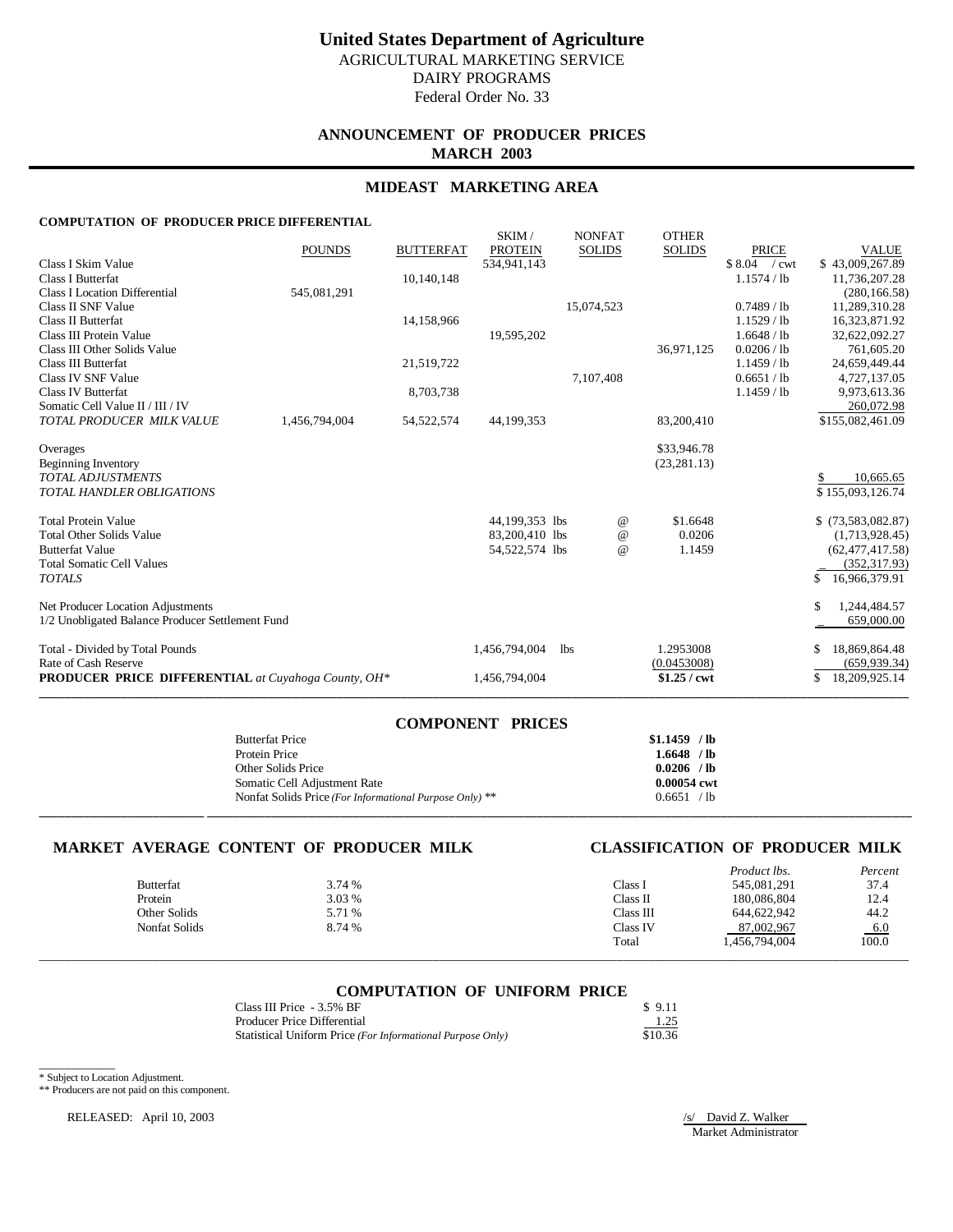# **United States Department of Agriculture** AGRICULTURAL MARKETING SERVICE

DAIRY PROGRAMS

Federal Order No. 33

## **ANNOUNCEMENT OF PRODUCER PRICES APRIL 2003**

# **MIDEAST MARKETING AREA**

### **COMPUTATION OF PRODUCER PRICE DIFFERENTIAL**

|                                                            | <b>POUNDS</b> | <b>BUTTERFAT</b> | SKIM/<br><b>PROTEIN</b> | <b>NONFAT</b><br><b>SOLIDS</b> | <b>OTHER</b><br><b>SOLIDS</b> | <b>PRICE</b>  | <b>VALUE</b>        |
|------------------------------------------------------------|---------------|------------------|-------------------------|--------------------------------|-------------------------------|---------------|---------------------|
| Class I Skim Value                                         |               |                  | 523,115,102             |                                |                               | \$7.92 / cwt  | \$41,430,716.11     |
| Class I Butterfat                                          |               | 9,978,868        |                         |                                |                               | $1.1427$ / lb | 11,402,852.47       |
| <b>Class I Location Differential</b>                       | 533,093,970   |                  |                         |                                |                               |               | (265, 219.46)       |
| Class II SNF Value                                         |               |                  |                         | 18,748,986                     |                               | 0.7356 / lb   | 13,791,754.11       |
| <b>Class II Butterfat</b>                                  |               | 15,198,856       |                         |                                |                               | 1.1573 / lb   | 17,589,636.06       |
| Class III Protein Value                                    |               |                  | 19,153,814              |                                |                               | 1.8006 / lb   | 34,488,357.48       |
| Class III Other Solids Value                               |               |                  |                         |                                | 36,639,448                    | (0.0008)/lb   | (29,311.56)         |
| Class III Butterfat                                        |               | 21,746,570       |                         |                                |                               | 1.1503 / lb   | 25,015,079.49       |
| Class IV SNF Value                                         |               |                  |                         | 6,542,169                      |                               | 0.6564 / lb   | 4,294,279.77        |
| <b>Class IV Butterfat</b>                                  |               | 7,408,639        |                         |                                |                               | 1.1503 / lb   | 8,522,157.43        |
| Somatic Cell Value II / III / IV                           |               |                  |                         |                                |                               |               | 311,047.78          |
| TOTAL PRODUCER MILK VALUE                                  | 1,473,347,133 | 54,332,933       | 44,123,983              |                                | 84, 305, 465                  |               | \$156,551,349.68    |
|                                                            |               |                  |                         |                                |                               |               |                     |
| Overages<br>Beginning Inventory                            |               |                  |                         |                                | \$ 3,644.87<br>15,895.01      |               |                     |
| <b>TOTAL ADJUSTMENTS</b>                                   |               |                  |                         |                                |                               |               | 19,539.88           |
|                                                            |               |                  |                         |                                |                               |               |                     |
| <b>TOTAL HANDLER OBLIGATIONS</b>                           |               |                  |                         |                                |                               |               | \$156,570,889.56    |
| <b>Total Protein Value</b>                                 |               |                  | 44,123,983 lbs          | $^{\circ}$                     | \$1.8006                      |               | $$$ (79,449,643.80) |
| <b>Total Other Solids Value</b>                            |               |                  | 84,305,465 lbs          | $^{\copyright}$                | (0.0008)                      |               | 67,444.36           |
| <b>Butterfat Value</b>                                     |               |                  | 54,332,933 lbs          | $\omega$                       | 1.1503                        |               | (62, 499, 172, 82)  |
| <b>Total Somatic Cell Values</b>                           |               |                  |                         |                                |                               |               | (436, 813.72)       |
| <b>TOTALS</b>                                              |               |                  |                         |                                |                               |               | 14,252,703.58<br>\$ |
| Net Producer Location Adjustments                          |               |                  |                         |                                |                               |               | \$<br>1,208,632.02  |
| 1/2 Unobligated Balance Producer Settlement Fund           |               |                  |                         |                                |                               |               | 796,000.00          |
| Total - Divided by Total Pounds                            |               |                  | 1,473,347,133 lbs       |                                | 1.1034287                     |               | 16,257,335.60<br>\$ |
| Rate of Cash Reserve                                       |               |                  |                         |                                | (0.0434287)                   |               | (639, 855.51)       |
| <b>PRODUCER PRICE DIFFERENTIAL</b> at Cuyahoga County, OH* |               |                  | 1,473,347,133           |                                | $$1.06$ / cwt                 |               | \$<br>15,617,480.09 |
|                                                            |               |                  |                         |                                |                               |               |                     |

|                                                          | <b>COMPONENT PRICES</b> |                |
|----------------------------------------------------------|-------------------------|----------------|
| <b>Butterfat Price</b>                                   |                         | \$1.1503 / lb  |
| Protein Price                                            |                         | $1.8006$ /lb   |
| Other Solids Price**                                     |                         | $(0.0008)$ /lb |
| Somatic Cell Adjustment Rate                             |                         | 0.00055 cwt    |
| Nonfat Solids Price (For Informational Purpose Only) *** |                         | $0.6564$ /lb   |

**\_\_\_\_\_\_\_\_\_\_\_\_\_\_\_\_\_\_\_\_\_\_\_\_\_\_ \_\_\_\_\_\_\_\_\_\_\_\_\_\_\_\_\_\_\_\_\_\_\_\_\_\_\_\_\_\_\_\_\_\_\_\_\_\_\_\_\_\_\_\_\_\_\_\_\_\_\_\_\_\_\_\_\_\_\_\_\_\_\_\_\_\_\_\_\_\_\_\_\_\_\_\_\_\_\_\_\_\_\_\_\_\_\_\_\_\_\_\_\_\_\_\_\_\_\_\_\_\_\_\_\_\_\_\_\_\_\_**

## **MARKET AVERAGE CONTENT OF PRODUCER MILK CLASSIFICATION OF PRODUCER MILK**

|        |           | Product lbs.  | Percent |
|--------|-----------|---------------|---------|
| 3.69 % | Class 1   | 533,093,970   | 36.2    |
| 2.99 % | Class II  | 222, 357, 851 | 15.1    |
| 5.72 % | Class III | 638,078,273   | 43.3    |
| 8.71 % | Class IV  | 79,817,039    | $-5.4$  |
|        | Total     | 1,473,347,133 | 100.0   |
|        |           |               |         |

## **COMPUTATION OF UNIFORM PRICE**

\_\_\_\_\_\_\_\_\_\_\_\_\_\_\_\_\_\_\_\_\_\_\_\_\_\_\_\_\_\_\_\_\_\_\_\_\_\_\_\_\_\_\_\_\_\_\_\_\_\_\_\_\_\_\_\_\_\_\_\_\_\_\_\_\_\_\_\_\_\_\_\_\_\_\_\_\_\_\_\_\_\_\_\_\_\_\_\_\_\_\_\_\_\_\_\_\_\_\_\_\_\_\_\_\_\_\_\_\_\_\_\_\_\_\_\_\_\_\_\_\_\_\_\_\_\_\_\_\_\_\_\_\_\_\_\_\_

| Class III Price - 3.5% BF                                  | \$9.41  |
|------------------------------------------------------------|---------|
| <b>Producer Price Differential</b>                         | 1.06    |
| Statistical Uniform Price (For Informational Purpose Only) | \$10.47 |

\* Subject to Location Adjustment.

\_\_\_\_\_\_\_\_\_\_\_\_

\*\* The average wholesale price of dry whey for April 2003 was less than the make allowance contained in the other solids price formula.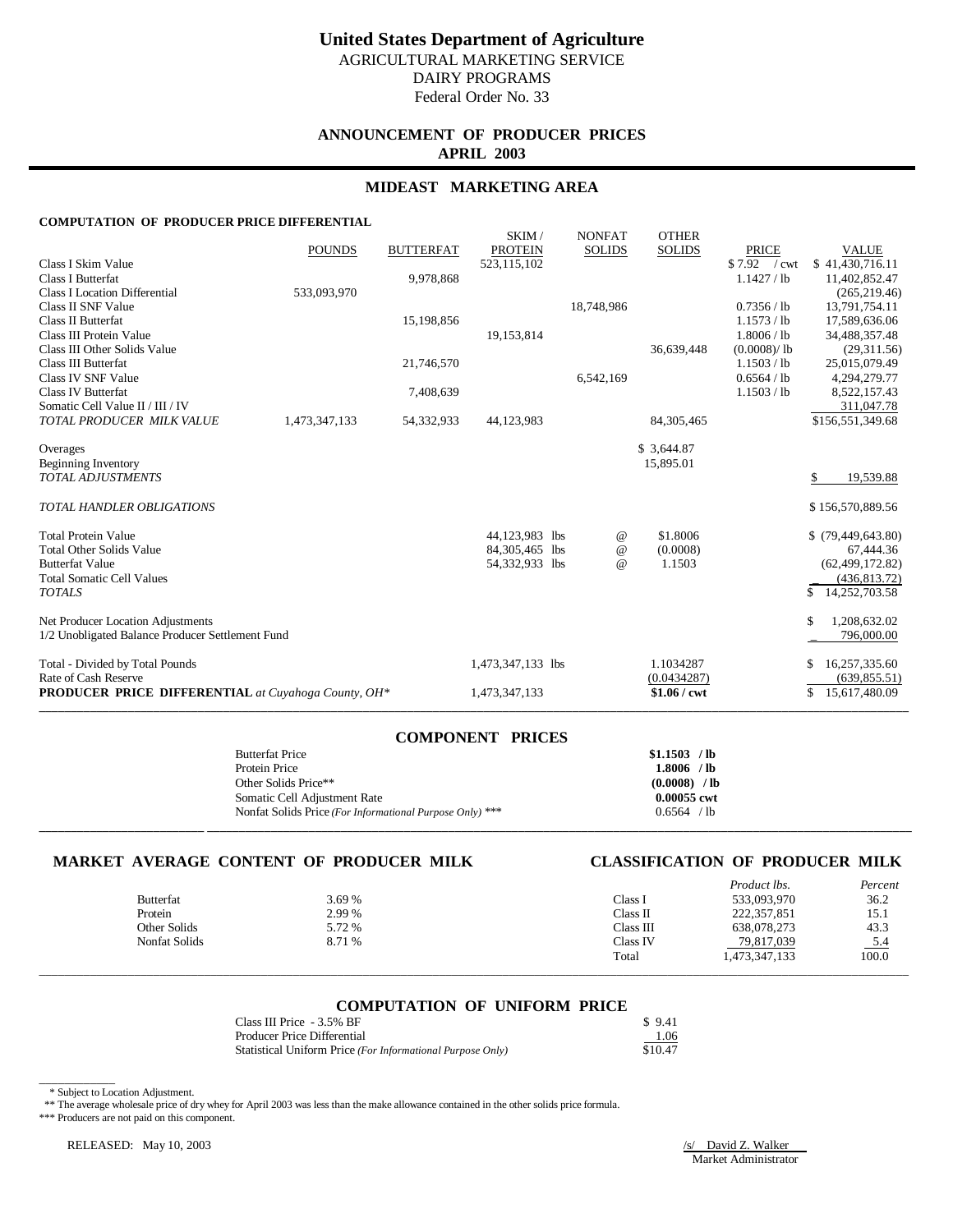## **ANNOUNCEMENT OF PRODUCER PRICES MAY 2003**

## **MIDEAST MARKETING AREA**

### **COMPUTATION OF PRODUCER PRICE DIFFERENTIAL**

|                                                            | <b>POUNDS</b> | <b>BUTTERFAT</b> | SKIM/<br><b>PROTEIN</b> | <b>NONFAT</b><br><b>SOLIDS</b> | <b>OTHER</b><br><b>SOLIDS</b> | <b>PRICE</b>  | <b>VALUE</b>           |
|------------------------------------------------------------|---------------|------------------|-------------------------|--------------------------------|-------------------------------|---------------|------------------------|
| Class I Skim Value                                         |               |                  | 552,125,177             |                                |                               | $$7.91$ / cwt | \$43,673,101.51        |
| Class I Butterfat                                          |               | 10,416,611       |                         |                                |                               | 1.1662 / lb   | 12, 147, 851. 73       |
| <b>Class I Location Differential</b>                       | 562, 541, 788 |                  |                         |                                |                               |               | (282, 351.70)          |
| Class II SNF Value                                         |               |                  |                         | 19,715,089                     |                               | 0.7344 / lb   | 14,478,761.35          |
| <b>Class II Butterfat</b>                                  |               | 15,477,152       |                         |                                |                               | 1.1582 / lb   | 17,925,637.42          |
| Class III Protein Value                                    |               |                  | 19,623,684              |                                |                               | 1.9275 / lb   | 37,824,650.94          |
| Class III Other Solids Value                               |               |                  |                         |                                | 37,824,322                    | (0.0144)/lb   | (544, 670.23)          |
| Class III Butterfat                                        |               | 23,078,618       |                         |                                |                               | 1.1512 / lb   | 26,568,105.06          |
| Class IV SNF Value                                         |               |                  |                         | 6,521,094                      |                               | 0.6574 / lb   | 4,286,967.21           |
| <b>Class IV Butterfat</b>                                  |               | 6,605,449        |                         |                                |                               | 1.1512 / lb   | 7,604,192.90           |
| Somatic Cell Value II / III / IV                           |               |                  |                         |                                |                               |               | 336,893.07             |
| TOTAL PRODUCER MILK VALUE                                  | 1,533,494,933 | 55,577,830       | 45,672,468              |                                | 88,054,893                    |               | \$164,019,139.26       |
| Overages                                                   |               |                  |                         |                                | \$19,874.30                   |               |                        |
| Beginning Inventory                                        |               |                  |                         |                                | 42,970.85                     |               |                        |
| <b>TOTAL ADJUSTMENTS</b>                                   |               |                  |                         |                                |                               |               | 62,845.15<br>S         |
| <b>TOTAL HANDLER OBLIGATIONS</b>                           |               |                  |                         |                                |                               |               | \$164,081,984.41       |
| <b>Total Protein Value</b>                                 |               |                  | 45,672,468 lbs          | @                              | \$1.9275                      |               | \$ (88,033,682,18)     |
| <b>Total Other Solids Value</b>                            |               |                  | 88,054,893 lbs          | $^{\copyright}$                | (0.0144)                      |               | 1,267,990.46           |
| <b>Butterfat Value</b>                                     |               |                  | 55,577,830 lbs          | $\omega$                       | 1.1512                        |               | (63,981,197.92)        |
| <b>Total Somatic Cell Values</b>                           |               |                  |                         |                                |                               |               | (490, 087.04)          |
| <b>TOTALS</b>                                              |               |                  |                         |                                |                               |               | \$<br>12,845,007.73    |
| Net Producer Location Adjustments                          |               |                  |                         |                                |                               |               | \$<br>1,272,448.11     |
| 1/2 Unobligated Balance Producer Settlement Fund           |               |                  |                         |                                |                               |               | 718,000.00             |
| Total - Divided by Total Pounds                            |               |                  | 1,533,494,933 lbs       |                                | 0.9674278                     |               | 14,835,455.84<br>\$    |
| Rate of Cash Reserve                                       |               |                  |                         |                                | (0.0474278)                   |               | (727, 302.91)          |
| <b>PRODUCER PRICE DIFFERENTIAL</b> at Cuyahoga County, OH* |               |                  | 1,533,494,933           |                                | $$0.92$ / cwt                 |               | \$<br>14, 108, 152. 93 |
|                                                            |               |                  |                         |                                |                               |               |                        |

| <b>COMPONENT PRICES</b>                                  |                |
|----------------------------------------------------------|----------------|
| <b>Butterfat Price</b>                                   | $$1.1512$ /lb  |
| Protein Price                                            | $1.9275$ /lb   |
| Other Solids Price**                                     | $(0.0144)$ /lb |
| Somatic Cell Adjustment Rate                             | 0.00057 cwt    |
| Nonfat Solids Price (For Informational Purpose Only) *** | 0.6574 / lb    |
|                                                          |                |

## **MARKET AVERAGE CONTENT OF PRODUCER MILK CLASSIFICATION OF PRODUCER MILK**

|                      |        |           | Product lbs.  | Percent             |
|----------------------|--------|-----------|---------------|---------------------|
| <b>Butterfat</b>     | 3.62%  | Class I   | 562, 541, 788 | 36.7                |
| Protein              | 2.98 % | Class II  | 233,399,394   | 15.2                |
| Other Solids         | 5.74 % | Class III | 658,729,700   | 43.0                |
| <b>Nonfat Solids</b> | 8.72 % | Class IV  | 78,824,051    |                     |
|                      |        | Total     | 1,533,494,933 | $\frac{5.1}{100.0}$ |
|                      |        |           |               |                     |

### **COMPUTATION OF UNIFORM PRICE**

| Class III Price - 3.5% BF                                  | \$9.71  |
|------------------------------------------------------------|---------|
| Producer Price Differential                                | 0.92    |
| Statistical Uniform Price (For Informational Purpose Only) | \$10.63 |

 <sup>\*</sup> Subject to Location Adjustment.

\_\_\_\_\_\_\_\_\_\_\_\_

\*\* The average wholesale price of dry whey for April 2003 was less than the make allowance contained in the other solids price formula.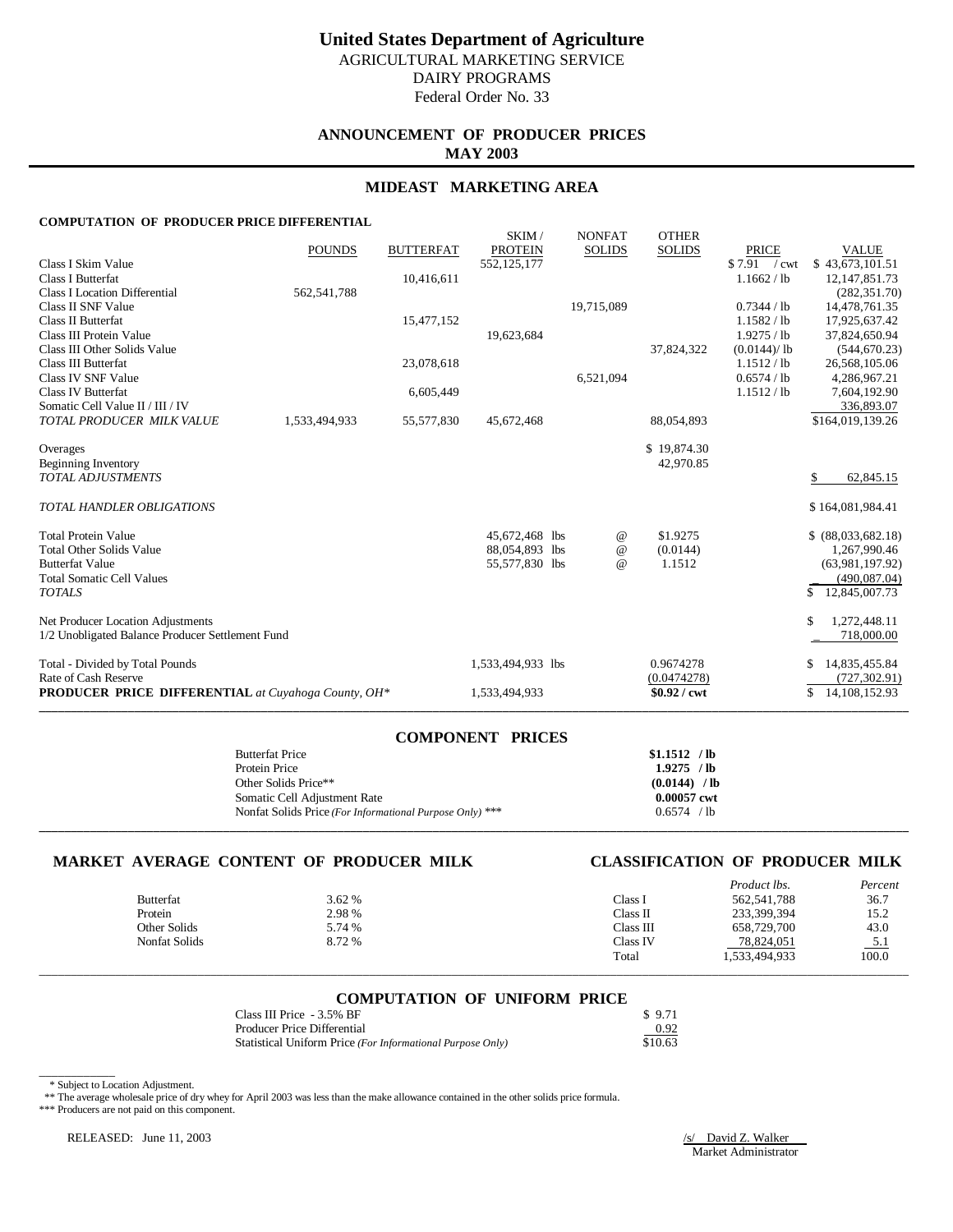## **ANNOUNCEMENT OF PRODUCER PRICES JUNE 2003**

## **MIDEAST MARKETING AREA**

### **COMPUTATION OF PRODUCER PRICE DIFFERENTIAL**

|                                                            | <b>POUNDS</b> | <b>BUTTERFAT</b> | SKIM/<br><b>PROTEIN</b> | <b>NONFAT</b><br><b>SOLIDS</b> | <b>OTHER</b><br><b>SOLIDS</b> | <b>PRICE</b>  | <b>VALUE</b>        |
|------------------------------------------------------------|---------------|------------------|-------------------------|--------------------------------|-------------------------------|---------------|---------------------|
| Class I Skim Value                                         |               |                  | 476,139,733             |                                |                               | $$7.92$ / cwt | \$37,710,266.84     |
| <b>Class I Butterfat</b>                                   |               | 9,219,723        |                         |                                |                               | 1.1700 / lb   | 10,787,075.91       |
| <b>Class I Location Differential</b>                       | 485, 359, 456 |                  |                         |                                |                               |               | (255, 651.59)       |
| Class II SNF Value                                         |               |                  |                         | 18,901,256                     |                               | 0.7356 / lb   | 13,903,763.92       |
| <b>Class II Butterfat</b>                                  |               | 16,462,028       |                         |                                |                               | 1.1646 / lb   | 19, 171, 677.82     |
| Class III Protein Value                                    |               |                  | 19,001,573              |                                |                               | 1.9434 / lb   | 36,927,656.95       |
| Class III Other Solids Value                               |               |                  |                         |                                | 36,765,432                    | (0.0200)/lb   | (735, 308.64)       |
| Class III Butterfat                                        |               | 20,826,181       |                         |                                |                               | 1.1576 / lb   | 24, 108, 387. 12    |
| Class IV SNF Value                                         |               |                  |                         | 6,676,568                      |                               | 0.6574 / lb   | 4,389,175.79        |
| <b>Class IV Butterfat</b>                                  |               | 4,802,248        |                         |                                |                               | 1.1576 / lb   | 5,559,082.30        |
| Somatic Cell Value II / III / IV                           |               |                  |                         |                                |                               |               | 257,019.62          |
| TOTAL PRODUCER MILK VALUE                                  | 1,430,012,110 | 51,310,180       | 42,413,005              |                                | 81,921,966                    |               | \$151,823,146.04    |
|                                                            |               |                  |                         |                                |                               |               |                     |
| Overages<br>Beginning Inventory                            |               |                  |                         |                                | \$34,400.07<br>32,283.54      |               |                     |
| <b>TOTAL ADJUSTMENTS</b>                                   |               |                  |                         |                                |                               |               | 66,683.61<br>S      |
|                                                            |               |                  |                         |                                |                               |               |                     |
| <b>TOTAL HANDLER OBLIGATIONS</b>                           |               |                  |                         |                                |                               |               | \$151,889,829.65    |
| <b>Total Protein Value</b>                                 |               |                  | 42,413,005 lbs          | @                              | \$1.9434                      |               | \$ (82,425,433.94)  |
| <b>Total Other Solids Value</b>                            |               |                  | 81,921,966 lbs          | @                              | (0.0200)                      |               | 1,638,439.32        |
| <b>Butterfat Value</b>                                     |               |                  | 51,310,180 lbs          | $\omega$                       | 1.1576                        |               | (59, 396, 664, 33)  |
| <b>Total Somatic Cell Values</b>                           |               |                  |                         |                                |                               |               | (346, 026.03)       |
| <b>TOTALS</b>                                              |               |                  |                         |                                |                               |               | 11,360,144.67<br>\$ |
| Net Producer Location Adjustments                          |               |                  |                         |                                |                               |               | \$<br>1,205,483.85  |
| 1/2 Unobligated Balance Producer Settlement Fund           |               |                  |                         |                                |                               |               | 723,000.00          |
| Total - Divided by Total Pounds                            |               |                  | 1,430,012,110 lbs       |                                | 0.9292669                     |               | 13,288,628.52       |
| Rate of Cash Reserve                                       |               |                  |                         |                                | (0.0492669)                   |               | (704, 522.64)       |
| <b>PRODUCER PRICE DIFFERENTIAL</b> at Cuyahoga County, OH* |               |                  | 1,430,012,110           |                                | \$0.88 / cwt                  |               | \$<br>12,584,105.88 |
|                                                            |               |                  |                         |                                |                               |               |                     |

| <b>COMPONENT PRICES</b>                                  |                |
|----------------------------------------------------------|----------------|
| <b>Butterfat Price</b>                                   | $$1.1576$ /lb  |
| Protein Price                                            | 1.9434 / lb    |
| Other Solids Price**                                     | $(0.0200)$ /lb |
| Somatic Cell Adjustment Rate                             | 0.00057 cwt    |
| Nonfat Solids Price (For Informational Purpose Only) *** | 0.6574 / lb    |
|                                                          |                |

**COMPONENT PRICES**

## **MARKET AVERAGE CONTENT OF PRODUCER MILK CLASSIFICATION OF PRODUCER MILK**

|               |        |           | Product lbs.  | Percent    |
|---------------|--------|-----------|---------------|------------|
| Butterfat     | 3.59 % | Class 1   | 485,359,456   | 34.0       |
| Protein       | 2.97 % | Class II  | 226, 133, 281 | 15.8       |
| Other Solids  | 5.73 % | Class III | 639, 543, 563 | 44.7       |
| Nonfat Solids | 8.70 % | Class IV  | 78,975,810    | <u>5.5</u> |
|               |        | Total     | 1.430.012.110 | 100.0      |
|               |        |           |               |            |

### **COMPUTATION OF UNIFORM PRICE**

\_\_\_\_\_\_\_\_\_\_\_\_\_\_\_\_\_\_\_\_\_\_\_\_\_\_\_\_\_\_\_\_\_\_\_\_\_\_\_\_\_\_\_\_\_\_\_\_\_\_\_\_\_\_\_\_\_\_\_\_\_\_\_\_\_\_\_\_\_\_\_\_\_\_\_\_\_\_\_\_\_\_\_\_\_\_\_\_\_\_\_\_\_\_\_\_\_\_\_\_\_\_\_\_\_\_\_\_\_\_\_\_\_\_\_\_\_\_\_\_\_\_\_\_\_\_\_\_\_\_\_\_\_\_\_\_\_

| Class III Price - 3.5% BF                                  | \$9.75  |
|------------------------------------------------------------|---------|
| Producer Price Differential                                | 0.88    |
| Statistical Uniform Price (For Informational Purpose Only) | \$10.63 |

 <sup>\*</sup> Subject to Location Adjustment.

\_\_\_\_\_\_\_\_\_\_\_\_

\*\* The average wholesale price of dry whey for April 2003 was less than the make allowance contained in the other solids price formula.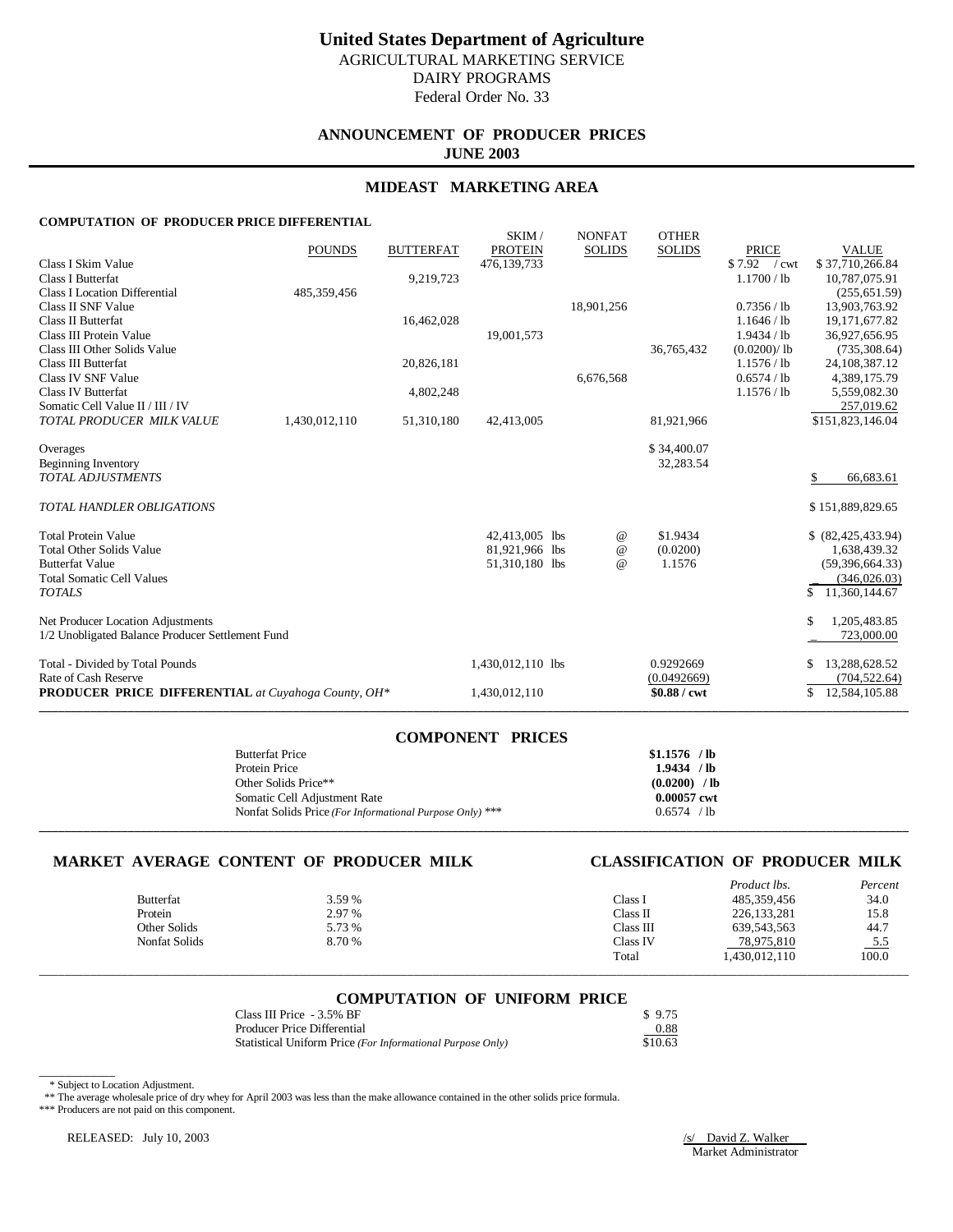# **United States Department of Agriculture** AGRICULTURAL MARKETING SERVICE

DAIRY PROGRAMS

Federal Order No. 33

## **ANNOUNCEMENT OF PRODUCER PRICES JULY 2003**

## **MIDEAST MARKETING AREA**

### **COMPUTATION OF PRODUCER PRICE DIFFERENTIAL**

|                                                            | <b>POUNDS</b> | <b>BUTTERFAT</b> | SKIM/<br><b>PROTEIN</b> | <b>NONFAT</b><br><b>SOLIDS</b> | <b>OTHER</b><br><b>SOLIDS</b> | <b>PRICE</b>  | <b>VALUE</b>         |
|------------------------------------------------------------|---------------|------------------|-------------------------|--------------------------------|-------------------------------|---------------|----------------------|
| Class I Skim Value                                         |               |                  | 511,978,694             |                                |                               | \$7.92 / cwt  | \$40,548,712.55      |
| <b>Class I Butterfat</b>                                   |               | 9,956,021        |                         |                                |                               | 1.1790 / lb   | 11,738,148.78        |
| <b>Class I Location Differential</b>                       | 521,934,715   |                  |                         |                                |                               |               | (264, 286.40)        |
| Class II SNF Value                                         |               |                  |                         | 21,143,054                     |                               | 0.7356 / lb   | 15,552,830.48        |
| Class II Butterfat                                         |               | 15,301,610       |                         |                                |                               | $1.2125$ / lb | 18,553,202.16        |
| Class III Protein Value                                    |               |                  | 5,354,429               |                                |                               | 2.5480 / lb   | 13,643,085.07        |
| Class III Other Solids Value                               |               |                  |                         |                                | 10,431,312                    | (0.0124)/lb   | (129, 348.27)        |
| Class III Butterfat                                        |               | 6,668,932        |                         |                                |                               | 1.2055 / lb   | 8,039,397.54         |
| Class IV SNF Value                                         |               |                  |                         | 5,060,120                      |                               | 0.6605 / lb   | 3,342,209.26         |
| <b>Class IV Butterfat</b>                                  |               | 4,017,119        |                         |                                |                               | 1.2055 / lb   | 4,842,636.97         |
| Somatic Cell Value II / III / IV                           |               |                  |                         |                                |                               |               | 81,894.13            |
| TOTAL PRODUCER MILK VALUE                                  | 1,018,281,231 | 35,943,682       | 29.755.164              |                                | 58,068,669                    |               | \$115,948,482.27     |
|                                                            |               |                  |                         |                                |                               |               |                      |
| Overages                                                   |               |                  |                         |                                | \$16,771.18<br>109,662.40     |               |                      |
| Beginning Inventory<br><b>TOTAL ADJUSTMENTS</b>            |               |                  |                         |                                |                               |               | 126,433.58<br>\$.    |
|                                                            |               |                  |                         |                                |                               |               |                      |
| <b>TOTAL HANDLER OBLIGATIONS</b>                           |               |                  |                         |                                |                               |               | \$116,074,915.85     |
| <b>Total Protein Value</b>                                 |               |                  | 29,755,164 lbs          | @                              | \$2.5480                      |               | \$(75,816,157.86)    |
| <b>Total Other Solids Value</b>                            |               |                  | 58,068,669 lbs          | $^{\copyright}$                | (0.0124)                      |               | 720,051.48           |
| <b>Butterfat Value</b>                                     |               |                  | 35,943,682 lbs          | $\omega$                       | 1.2055                        |               | (43,330,108.66)      |
| <b>Total Somatic Cell Values</b>                           |               |                  |                         |                                |                               |               | (58, 212.57)         |
| <b>TOTALS</b>                                              |               |                  |                         |                                |                               |               | 2,409,511.76<br>\$.  |
| Net Producer Location Adjustments                          |               |                  |                         |                                |                               |               | \$<br>581,446.10     |
| 1/2 Unobligated Balance Producer Settlement Fund           |               |                  |                         |                                |                               |               | 1,300,000.00         |
| Total - Divided by Total Pounds                            |               |                  | 1,018,281,231 lbs       |                                | (0.0518585)                   |               | (528,065.66)<br>\$   |
| Rate of Cash Reserve                                       |               |                  |                         |                                | (0.0481415)                   |               | (490, 215.86)        |
| <b>PRODUCER PRICE DIFFERENTIAL</b> at Cuyahoga County, OH* |               |                  | 1,018,281,231           |                                | $$ (0.10) / \text{cwt}$       |               | \$<br>(1,018,281.52) |
|                                                            |               |                  |                         |                                |                               |               |                      |

| COMPONENT PRICES                                         |                |
|----------------------------------------------------------|----------------|
| <b>Butterfat Price</b>                                   | $$1.2055$ /lb  |
| Protein Price                                            | $2.5480$ /lb   |
| Other Solids Price**                                     | $(0.0124)$ /lb |
| Somatic Cell Adjustment Rate                             | 0.00067 cwt    |
| Nonfat Solids Price (For Informational Purpose Only) *** | 0.6605 / lb    |
|                                                          |                |

**COMPONENT PRICES**

## **MARKET AVERAGE CONTENT OF PRODUCER MILK CLASSIFICATION OF PRODUCER MILK**

|                  |        |           | Product lbs.  | Percent |
|------------------|--------|-----------|---------------|---------|
| <b>Butterfat</b> | 3.53 % | Class 1   | 521,934,715   | 51.2    |
| Protein          | 2.92 % | Class II  | 251,726,536   | 24.7    |
| Other Solids     | 5.70 % | Class III | 183,838,831   | 18.1    |
| Nonfat Solids    | 8.62%  | Class IV  | 60,781,149    | 6.0     |
|                  |        | Total     | 1,018,281,231 | 100.0   |
|                  |        |           |               |         |

### **COMPUTATION OF UNIFORM PRICE**

\_\_\_\_\_\_\_\_\_\_\_\_\_\_\_\_\_\_\_\_\_\_\_\_\_\_\_\_\_\_\_\_\_\_\_\_\_\_\_\_\_\_\_\_\_\_\_\_\_\_\_\_\_\_\_\_\_\_\_\_\_\_\_\_\_\_\_\_\_\_\_\_\_\_\_\_\_\_\_\_\_\_\_\_\_\_\_\_\_\_\_\_\_\_\_\_\_\_\_\_\_\_\_\_\_\_\_\_\_\_\_\_\_\_\_\_\_\_\_\_\_\_\_\_\_\_\_\_\_\_\_\_\_\_\_\_\_

| Class III Price - 3.5% BF                                  | \$11.78 |
|------------------------------------------------------------|---------|
| Producer Price Differential                                | (0.10)  |
| Statistical Uniform Price (For Informational Purpose Only) | \$11.68 |

 <sup>\*</sup> Subject to Location Adjustment.

\_\_\_\_\_\_\_\_\_\_\_\_

\*\* The average wholesale price of dry whey for July 2003 was less than the make allowance contained in the other solids price formula.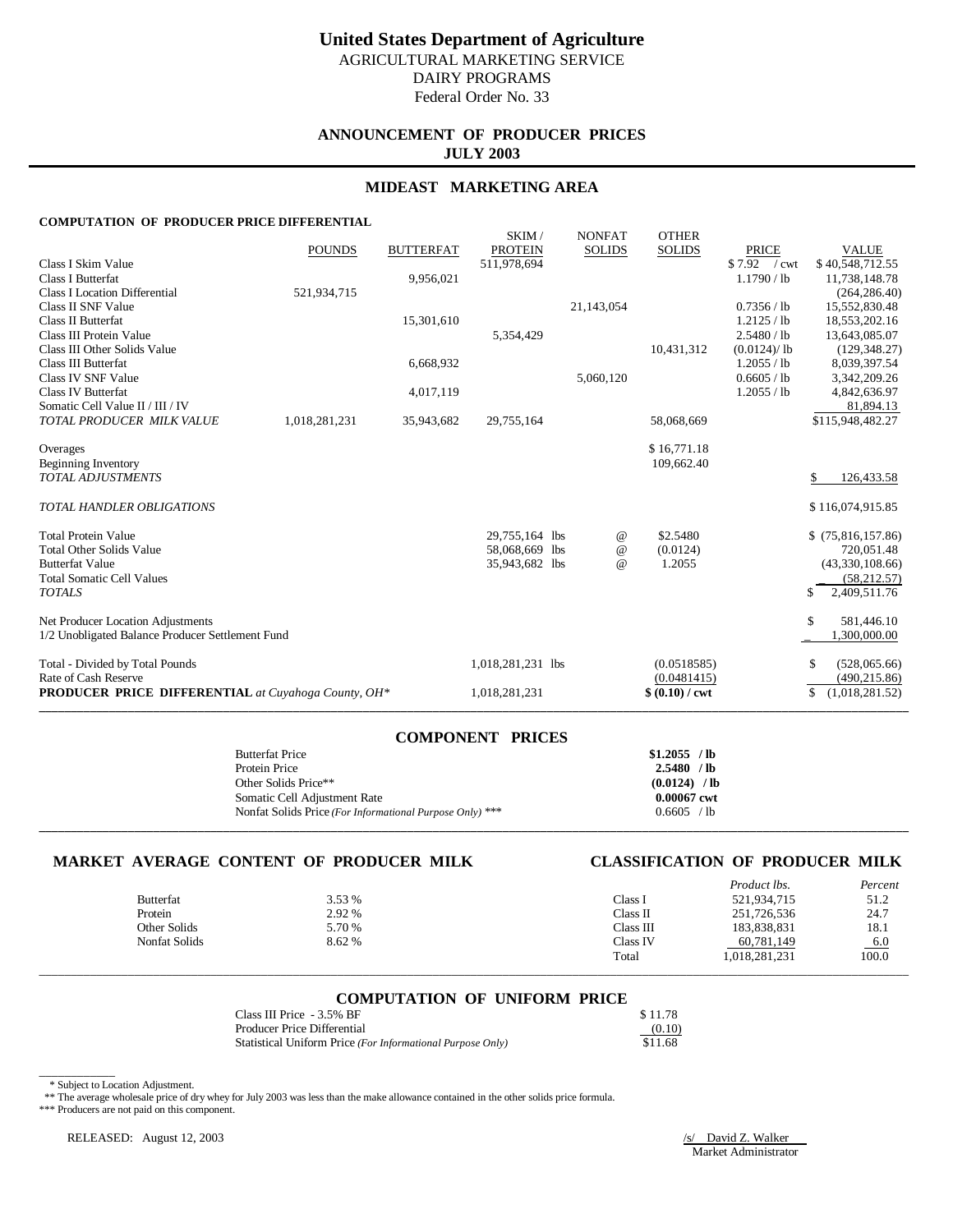## **ANNOUNCEMENT OF PRODUCER PRICES AUGUST 2003**

## **MIDEAST MARKETING AREA**

### **COMPUTATION OF PRODUCER PRICE DIFFERENTIAL**

|                                                            | <b>POUNDS</b> | <b>BUTTERFAT</b> | SKIM/<br><b>PROTEIN</b> | <b>NONFAT</b><br><b>SOLIDS</b> | <b>OTHER</b><br><b>SOLIDS</b> | <b>PRICE</b>  | <b>VALUE</b>       |
|------------------------------------------------------------|---------------|------------------|-------------------------|--------------------------------|-------------------------------|---------------|--------------------|
| Class I Skim Value                                         |               |                  | 532, 315, 515           |                                |                               | $$9.07$ / cwt | \$48,281,017.20    |
| <b>Class I Butterfat</b>                                   |               | 10,253,939       |                         |                                |                               | 1.2054 / lb   | 12,360,098.09      |
| <b>Class I Location Differential</b>                       | 542,569,454   |                  |                         |                                |                               |               | (271, 591.41)      |
| Class II SNF Value                                         |               |                  |                         | 20,641,850                     |                               | 0.7378 / lb   | 15,229,556.95      |
| <b>Class II Butterfat</b>                                  |               | 15,037,171       |                         |                                |                               | 1.2584 / lb   | 18,922,775.99      |
| Class III Protein Value                                    |               |                  | 3,996,021               |                                |                               | 3.1438 / lb   | 12,562,690.83      |
| Class III Other Solids Value                               |               |                  |                         |                                | 7,794,681                     | 0.0026 / lb   | 20,266.17          |
| Class III Butterfat                                        |               | 5,630,880        |                         |                                |                               | 1.2514 / lb   | 7,046,483.23       |
| <b>Class IV SNF Value</b>                                  |               |                  |                         | 6,868,747                      |                               | 0.6638 / lb   | 4,559,474.26       |
| <b>Class IV Butterfat</b>                                  |               | 4,754,999        |                         |                                |                               | 1.2514 / lb   | 5,950,405.74       |
| Somatic Cell Value II / III / IV                           |               |                  |                         |                                |                               |               | 60,336.88          |
| TOTAL PRODUCER MILK VALUE                                  | 1,008,111,701 | 35,676,989       | 29,533,264              |                                | 57,398,192                    |               | \$124,721,513.93   |
|                                                            |               |                  |                         |                                |                               |               |                    |
| Overages                                                   |               |                  |                         |                                | \$62,941.66                   |               |                    |
| Beginning Inventory<br><b>TOTAL ADJUSTMENTS</b>            |               |                  |                         |                                | 15,914.89                     |               | 78,856.55<br>\$.   |
|                                                            |               |                  |                         |                                |                               |               |                    |
| TOTAL HANDLER OBLIGATIONS                                  |               |                  |                         |                                |                               |               | \$124,800,370.48   |
| <b>Total Protein Value</b>                                 |               |                  | 29,533,264 lbs          | @                              | \$3.1438                      |               | \$ (92,846,675.34) |
| <b>Total Other Solids Value</b>                            |               |                  | 57,398,192 lbs          | $^{\,a}$                       | 0.0026                        |               | (149, 235.29)      |
| <b>Butterfat Value</b>                                     |               |                  | 35,676,989 lbs          | $\omega$                       | 1.2514                        |               | (44, 646, 184.03)  |
| <b>Total Somatic Cell Values</b>                           |               |                  |                         |                                |                               |               | (37,060.56)        |
| <b>TOTALS</b>                                              |               |                  |                         |                                |                               |               | \$(12,878,784.74)  |
| Net Producer Location Adjustments                          |               |                  |                         |                                |                               |               | \$<br>613,394.99   |
| 1/2 Unobligated Balance Producer Settlement Fund           |               |                  |                         |                                |                               |               | 624,000.00         |
| Total - Divided by Total Pounds                            |               |                  | 1,008,111,701 lbs       |                                | (1.1547718)                   |               | \$(11,641,389.75)  |
| Rate of Cash Reserve                                       |               |                  |                         |                                | (0.0452282)                   |               | (455, 950.78)      |
| <b>PRODUCER PRICE DIFFERENTIAL</b> at Cuyahoga County, OH* |               |                  | 1,008,111,701           |                                | $$ (1.20) /$ cwt              |               | (12,097,340.53)    |
|                                                            |               |                  |                         |                                |                               |               |                    |

| COMPONENT PRICES                                        |               |
|---------------------------------------------------------|---------------|
| <b>Butterfat Price</b>                                  | $$1.2514$ /lb |
| Protein Price                                           | $3.1438$ /lb  |
| Other Solids Price                                      | $0.0026$ /lb  |
| Somatic Cell Adjustment Rate                            | 0.00077 cwt   |
| Nonfat Solids Price (For Informational Purpose Only) ** | 0.6638 / lb   |
|                                                         |               |

**COMPONENT PRICES**

## **MARKET AVERAGE CONTENT OF PRODUCER MILK CLASSIFICATION OF PRODUCER MILK**

|               |        |           | Product lbs.  | Percent |
|---------------|--------|-----------|---------------|---------|
| Butterfat     | 3.54 % | Class I   | 542,569,454   | 53.8    |
| Protein       | 2.93 % | Class II  | 245,786,394   | 24.4    |
| Other Solids  | 5.69 % | Class III | 138, 100, 258 | 13.7    |
| Nonfat Solids | 8.62 % | Class IV  | 81,655,595    | 8.1     |
|               |        | Total     | 1,008,111,701 | 100.0   |

### **COMPUTATION OF UNIFORM PRICE**

\_\_\_\_\_\_\_\_\_\_\_\_\_\_\_\_\_\_\_\_\_\_\_\_\_\_\_\_\_\_\_\_\_\_\_\_\_\_\_\_\_\_\_\_\_\_\_\_\_\_\_\_\_\_\_\_\_\_\_\_\_\_\_\_\_\_\_\_\_\_\_\_\_\_\_\_\_\_\_\_\_\_\_\_\_\_\_\_\_\_\_\_\_\_\_\_\_\_\_\_\_\_\_\_\_\_\_\_\_\_\_\_\_\_\_\_\_\_\_\_\_\_\_\_\_\_\_\_\_\_\_\_\_\_\_\_\_

| Class III Price - 3.5% BF                                  | \$13.80 |
|------------------------------------------------------------|---------|
| Producer Price Differential                                | (1.20)  |
| Statistical Uniform Price (For Informational Purpose Only) | \$12.60 |

\* Subject to Location Adjustment.

\_\_\_\_\_\_\_\_\_\_\_\_

\*\* Producers are not paid on this component.

RELEASED: September 11, 2003 /s/ David Z. Walker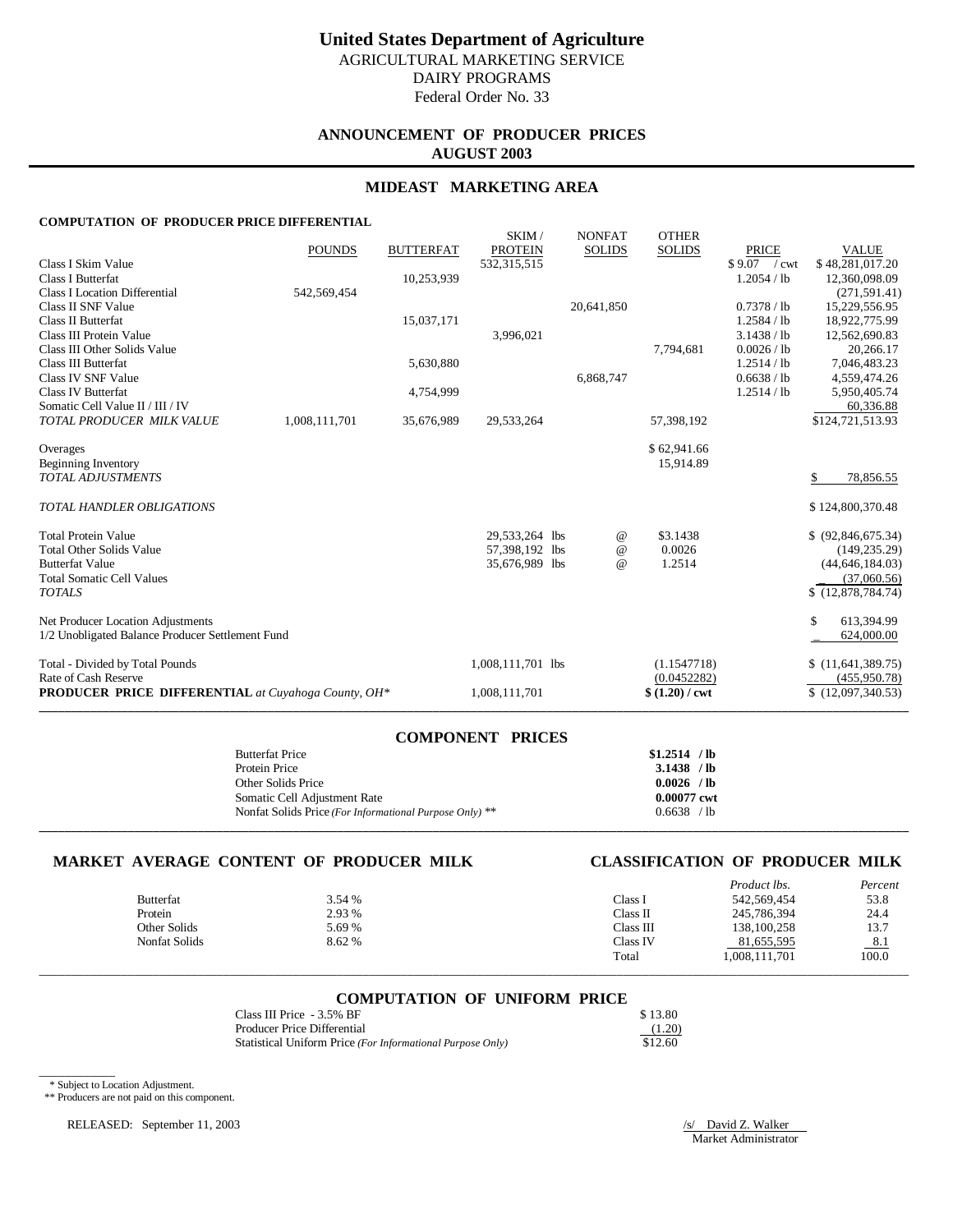## **ANNOUNCEMENT OF PRODUCER PRICES SEPTEMBER 2003**

## **MIDEAST MARKETING AREA**

## **COMPUTATION OF PRODUCER PRICE DIFFERENTIAL**

|                                                               | <b>POUNDS</b> | <b>BUTTERFAT</b> | SKIM/<br><b>PROTEIN</b>          | <b>NONFAT</b><br><b>SOLIDS</b> | <b>OTHER</b><br><b>SOLIDS</b>         | <b>PRICE</b>   | <b>VALUE</b>                       |
|---------------------------------------------------------------|---------------|------------------|----------------------------------|--------------------------------|---------------------------------------|----------------|------------------------------------|
| Class I Skim Value                                            |               |                  | 540,602,283                      |                                |                                       | $$11.51$ / cwt | \$62,223,322.78                    |
| <b>Class I Butterfat</b>                                      |               | 10,236,072       |                                  |                                |                                       | 1.3144 / lb    | 13,454,293.03                      |
| Class I Location Differential                                 | 550,838,355   |                  |                                  |                                |                                       |                | (271, 964.09)                      |
| Class II SNF Value                                            |               |                  |                                  | 21,117,362                     |                                       | 0.7433 / lb    | 15,696,535.18                      |
| Class II Butterfat                                            |               | 14,855,997       |                                  |                                |                                       | 1.2288 / lb    | 18,255,049.11                      |
| Class III Protein Value                                       |               |                  | 4,633,610                        |                                |                                       | 3.3180 / lb    | 15,374,317.97                      |
| Class III Other Solids Value                                  |               |                  |                                  |                                | 8,805,166                             | 0.0170 / lb    | 149,687.86                         |
| Class III Butterfat                                           |               | 6,924,392        |                                  |                                |                                       | 1.2218 / lb    | 8,460,222.17                       |
| Class IV SNF Value                                            |               |                  |                                  | 4,178,477                      |                                       | 0.6644 / lb    | 2,776,180.11                       |
| <b>Class IV Butterfat</b>                                     |               | 4,260,204        |                                  |                                |                                       | 1.2218 / lb    | 5, 205, 117.25                     |
| Somatic Cell Value II / III / IV                              |               |                  |                                  |                                |                                       |                | 108,782.10                         |
| TOTAL PRODUCER MILK VALUE                                     | 1,006,231,769 | 36,276,665       | 30,314,923                       |                                | 57,251,585                            |                | \$141,431,543.47                   |
| Overages                                                      |               |                  |                                  |                                | \$30,678.35                           |                |                                    |
| Beginning Inventory                                           |               |                  |                                  |                                | 217,827.22                            |                |                                    |
| <b>TOTAL ADJUSTMENTS</b>                                      |               |                  |                                  |                                |                                       |                | 248,505.57                         |
| <b>TOTAL HANDLER OBLIGATIONS</b>                              |               |                  |                                  |                                |                                       |                | \$141,680,049.04                   |
|                                                               |               |                  |                                  |                                |                                       |                |                                    |
| <b>Total Protein Value</b><br><b>Total Other Solids Value</b> |               |                  | 30,314,923 lbs                   |                                | \$3.3180<br>@<br>0.0170               |                | \$(100, 584, 914.50)               |
| <b>Butterfat Value</b>                                        |               |                  | 57,251,585 lbs<br>36,276,665 lbs |                                | $^{\copyright}$<br>1.2218<br>$\omega$ |                | (973, 276.97)<br>(44, 322, 829.29) |
| <b>Total Somatic Cell Values</b>                              |               |                  |                                  |                                |                                       |                | (149, 725.56)                      |
| <b>TOTALS</b>                                                 |               |                  |                                  |                                |                                       |                | (4,350,697.28)<br>\$               |
|                                                               |               |                  |                                  |                                |                                       |                |                                    |
| Net Producer Location Adjustments                             |               |                  |                                  |                                |                                       |                | S.<br>546,812.23                   |
| 1/2 Unobligated Balance Producer Settlement Fund              |               |                  |                                  |                                |                                       |                | 550,000.00                         |
| Total - Divided by Total Pounds                               |               |                  | 1,006,231,769 lbs                |                                | (0.3233733)                           |                | \$<br>(3,253,885.05)               |
| Rate of Cash Reserve                                          |               |                  |                                  |                                | (0.0466267)                           |                | (469, 172.67)                      |
| <b>PRODUCER PRICE DIFFERENTIAL</b> at Cuyahoga County, OH*    |               |                  | 1,006,231,769                    |                                | $$ (0.37) / \text{cwt}$               |                | \$<br>(3,723,057.72)               |

| <b>COMPONENT PRICES</b>                                 |               |
|---------------------------------------------------------|---------------|
| <b>Butterfat Price</b>                                  | $$1.2218$ /lb |
| Protein Price                                           | 3.3180 / lb   |
| Other Solids Price                                      | 0.0170 / lb   |
| Somatic Cell Adjustment Rate                            | 0.00080 cwt   |
| Nonfat Solids Price (For Informational Purpose Only) ** | 0.6644 / lb   |
|                                                         |               |

## **MARKET AVERAGE CONTENT OF PRODUCER MILK CLASSIFICATION OF PRODUCER MILK**

|               |        |           | Product lbs.  | Percent |
|---------------|--------|-----------|---------------|---------|
| Butterfat     | 3.61 % | Class I   | 550.838.355   | 54.8    |
| Protein       | 3.01 % | Class II  | 248,701,436   | 24.7    |
| Other Solids  | 5.69 % | Class III | 156.159.388   | 15.5    |
| Nonfat Solids | 8.70 % | Class IV  | 50,532,590    | $-5.0$  |
|               |        | Total     | 1,006,231,769 | 100.0   |

| <b>COMPUTATION OF UNIFORM PRICE</b> |  |         |
|-------------------------------------|--|---------|
| Class III Price - 3.5% BF           |  | \$14.30 |

\_\_\_\_\_\_\_\_\_\_\_\_\_\_\_\_\_\_\_\_\_\_\_\_\_\_\_\_\_\_\_\_\_\_\_\_\_\_\_\_\_\_\_\_\_\_\_\_\_\_\_\_\_\_\_\_\_\_\_\_\_\_\_\_\_\_\_\_\_\_\_\_\_\_\_\_\_\_\_\_\_\_\_\_\_\_\_\_\_\_\_\_\_\_\_\_\_\_\_\_\_\_\_\_\_\_\_\_\_\_\_\_\_\_\_\_\_\_\_\_\_\_\_\_\_\_\_\_\_\_\_\_\_\_\_\_\_

| Class III 1 HC = $3.3\%$ DI                                | $0 + 1 + 0$ |
|------------------------------------------------------------|-------------|
| Producer Price Differential                                | (0.37)      |
| Statistical Uniform Price (For Informational Purpose Only) | \$13.93     |

\* Subject to Location Adjustment.

\_\_\_\_\_\_\_\_\_\_\_\_

\*\* Producers are not paid on this component.

RELEASED: October 10, 2003 /s/ David Z. Walker

 $\overline{\phantom{0}}$ Market Administrator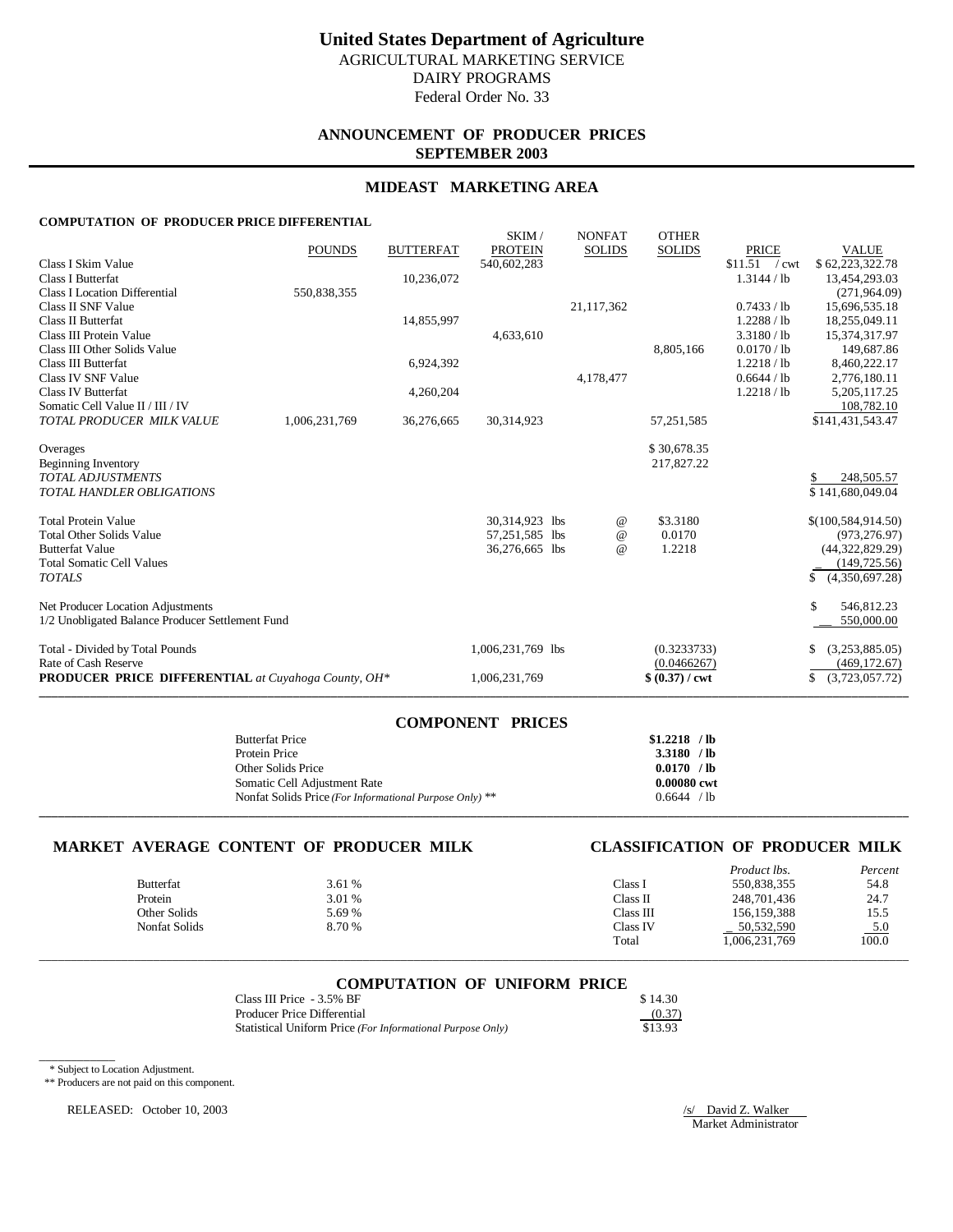# **ANNOUNCEMENT OF PRODUCER PRICES OCTOBER 2003**

## **MIDEAST MARKETING AREA**

### **COMPUTATION OF PRODUCER PRICE DIFFERENTIAL**

|                                                            | <b>POUNDS</b> | <b>BUTTERFAT</b> | SKIM/<br><b>PROTEIN</b> | <b>NONFAT</b><br><b>SOLIDS</b> | <b>OTHER</b><br><b>SOLIDS</b> | <b>PRICE</b>   | <b>VALUE</b>         |
|------------------------------------------------------------|---------------|------------------|-------------------------|--------------------------------|-------------------------------|----------------|----------------------|
| Class I Skim Value                                         |               |                  | 574,746,504             |                                |                               | $$12.43$ / cwt | \$71,440,990.43      |
| <b>Class I Butterfat</b>                                   |               | 11,050,612       |                         |                                |                               | 1.2207 / lb    | 13,489,482.07        |
| <b>Class I Location Differential</b>                       | 585,797,116   |                  |                         |                                |                               |                | (297, 514.44)        |
| Class II SNF Value                                         |               |                  |                         | 18,861,453                     |                               | 0.7400 / lb    | 13,957,475.22        |
| <b>Class II Butterfat</b>                                  |               | 15,480,256       |                         |                                |                               | 1.2623 / lb    | 19,540,727.15        |
| Class III Protein Value                                    |               |                  | 6,603,722               |                                |                               | 3.2815 / lb    | 21,670,113.73        |
| Class III Other Solids Value                               |               |                  |                         |                                | 12,095,422                    | 0.0311 / lb    | 376,167.60           |
| Class III Butterfat                                        |               | 8,734,611        |                         |                                |                               | 1.2553 / lb    | 10,964,557.18        |
| Class IV SNF Value                                         |               |                  |                         | 4,828,921                      |                               | 0.6642 / lb    | 3.207.369.31         |
| <b>Class IV Butterfat</b>                                  |               | 5,061,169        |                         |                                |                               | 1.2553 / lb    | 6,353,285.44         |
| Somatic Cell Value II / III / IV                           |               |                  |                         |                                |                               |                | 245, 357. 23         |
| TOTAL PRODUCER MILK VALUE                                  | 1,080,180,335 | 40,326,648       | 33,590,197              |                                | 61,263,343                    |                | \$160,948,010.92     |
| Overages                                                   |               |                  |                         |                                | \$15,244.78                   |                |                      |
| Beginning Inventory                                        |               |                  |                         |                                | 150,373.28                    |                |                      |
| <b>TOTAL ADJUSTMENTS</b>                                   |               |                  |                         |                                |                               |                | 165,618.06           |
| <b>TOTAL HANDLER OBLIGATIONS</b>                           |               |                  |                         |                                |                               |                | \$161,113,628.98     |
|                                                            |               |                  |                         |                                |                               |                |                      |
| <b>Total Protein Value</b>                                 |               |                  | 33,590,197 lbs          | @                              | \$3.2815                      |                | \$(110, 226, 231.46) |
| <b>Total Other Solids Value</b>                            |               |                  | 61,263,343 lbs          | $^{\,a}$                       | 0.0311                        |                | (1,905,289.97)       |
| <b>Butterfat Value</b>                                     |               |                  | 40,326,648 lbs          | $\omega$                       | 1.2553                        |                | (50,622,041.24)      |
| <b>Total Somatic Cell Values</b>                           |               |                  |                         |                                |                               |                | (478, 222.59)        |
| <b>TOTALS</b>                                              |               |                  |                         |                                |                               |                | (2,118,156.28)<br>\$ |
| Net Producer Location Adjustments                          |               |                  |                         |                                |                               |                | S.<br>567,423.66     |
| 1/2 Unobligated Balance Producer Settlement Fund           |               |                  |                         |                                |                               |                | 530,000.00           |
| Total - Divided by Total Pounds                            |               |                  | 1,080,180,335 lbs       |                                | (0.0944965)                   |                | \$<br>(1,020,732.62) |
| Rate of Cash Reserve                                       |               |                  |                         |                                | (0.0455035)                   |                | (491, 519.86)        |
| <b>PRODUCER PRICE DIFFERENTIAL</b> at Cuyahoga County, OH* |               |                  | 1,080,180,335           |                                | $$ (0.14) / \text{cwt}$       |                | \$<br>(1,512,252.48) |

| <b>COMPONENT PRICES</b>                                 |               |
|---------------------------------------------------------|---------------|
| <b>Butterfat Price</b>                                  | $$1.2553$ /lb |
| Protein Price                                           | 3.2815 / lb   |
| Other Solids Price                                      | 0.0311 / lb   |
| Somatic Cell Adjustment Rate                            | 0.00080 cwt   |
| Nonfat Solids Price (For Informational Purpose Only) ** | 0.6642 / lb   |
|                                                         |               |

## **MARKET AVERAGE CONTENT OF PRODUCER MILK CLASSIFICATION OF PRODUCER MILK**

|                  |        |           | <i>Product lbs.</i> | Percent    |
|------------------|--------|-----------|---------------------|------------|
| <b>Butterfat</b> | 3.73 % | Class I   | 585,797,116         | 54.2       |
| Protein          | 3.11 % | Class II  | 222,376,756         | 20.6       |
| Other Solids     | 5.67 % | Class III | 213.915.911         | 19.8       |
| Nonfat Solids    | 8.78%  | Class IV  | 58,090,552          | <u>5.4</u> |
|                  |        | Total     | .080,180,335        | 100.0      |

| <b>COMPUTATION OF UNIFORM PRICE</b> |  |  |
|-------------------------------------|--|--|
|                                     |  |  |

\_\_\_\_\_\_\_\_\_\_\_\_\_\_\_\_\_\_\_\_\_\_\_\_\_\_\_\_\_\_\_\_\_\_\_\_\_\_\_\_\_\_\_\_\_\_\_\_\_\_\_\_\_\_\_\_\_\_\_\_\_\_\_\_\_\_\_\_\_\_\_\_\_\_\_\_\_\_\_\_\_\_\_\_\_\_\_\_\_\_\_\_\_\_\_\_\_\_\_\_\_\_\_\_\_\_\_\_\_\_\_\_\_\_\_\_\_\_\_\_\_\_\_\_\_\_\_\_\_\_\_\_\_\_\_\_\_

| Class III Price - 3.5% BF                                  | \$14.39 |
|------------------------------------------------------------|---------|
| Producer Price Differential                                | (0.14)  |
| Statistical Uniform Price (For Informational Purpose Only) | \$14.25 |

\* Subject to Location Adjustment.

\_\_\_\_\_\_\_\_\_\_\_\_

\*\* Producers are not paid on this component.

RELEASED: November 12, 2003 /s/ David Z. Walker

 $\overline{\phantom{0}}$ Market Administrator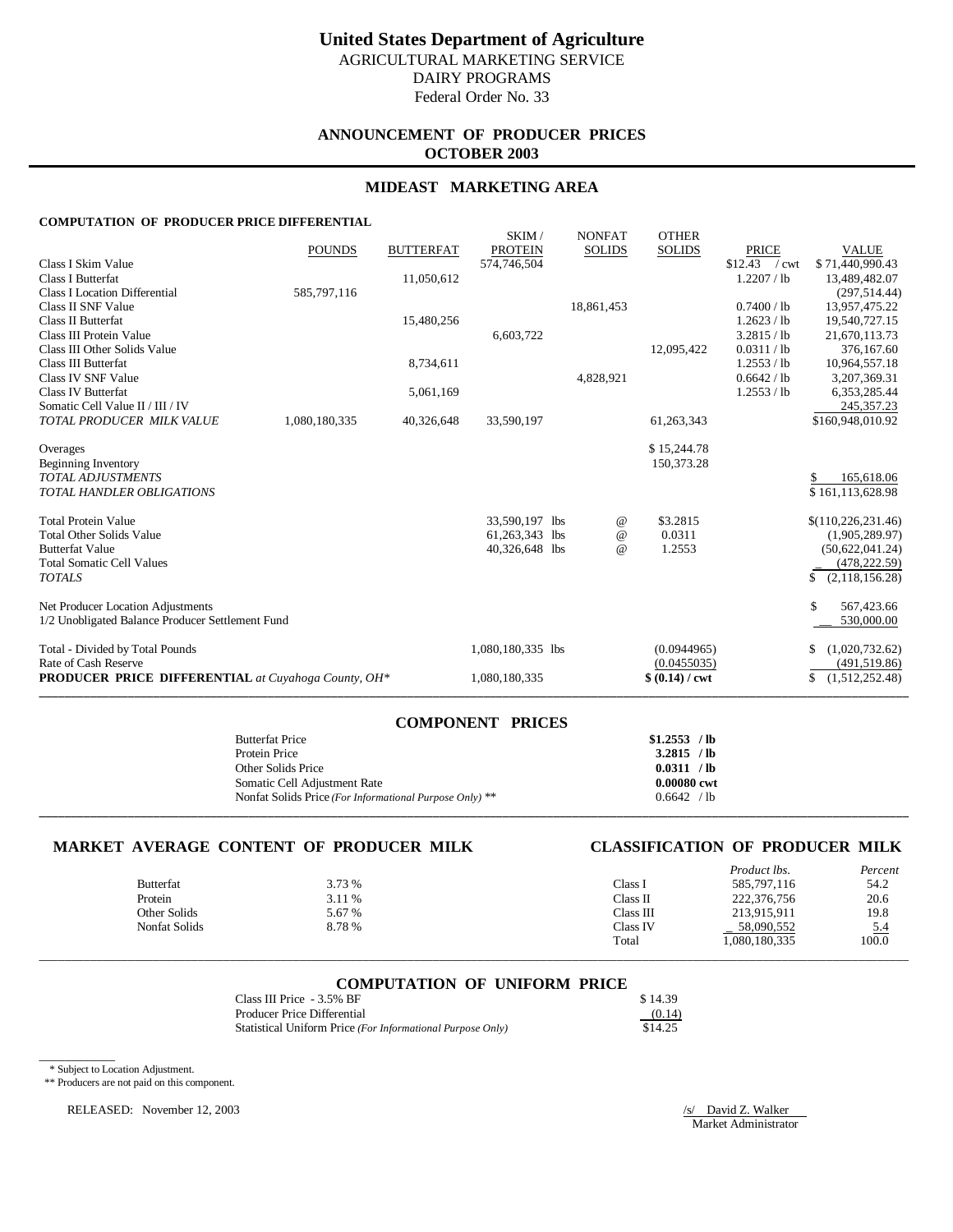# **ANNOUNCEMENT OF PRODUCER PRICES NOVEMBER 2003**

## **MIDEAST MARKETING AREA**

#### **COMPUTATION OF PRODUCER PRICE DIFFERENTIAL**

|                                                                                    | <b>POUNDS</b> | <b>BUTTERFAT</b> | SKIM/<br><b>PROTEIN</b> | <b>NONFAT</b><br><b>SOLIDS</b> | <b>OTHER</b><br><b>SOLIDS</b> | <b>PRICE</b>   | <b>VALUE</b>                        |
|------------------------------------------------------------------------------------|---------------|------------------|-------------------------|--------------------------------|-------------------------------|----------------|-------------------------------------|
| Class I Skim Value                                                                 |               |                  | 528,798,566             |                                |                               | $$12.33$ / cwt | \$65,200,863.19                     |
| Class I Butterfat                                                                  |               | 10,392,829       |                         |                                |                               | 1.2763 / lb    | 13,264,367.66                       |
| <b>Class I Location Differential</b>                                               | 539, 191, 395 |                  |                         |                                |                               |                | (279, 214.18)                       |
| Class II SNF Value                                                                 |               |                  |                         | 17,746,371                     |                               | 0.7433 / lb    | 13,190,877.58                       |
| <b>Class II Butterfat</b>                                                          |               | 14,654,953       |                         |                                |                               | 1.2947 / lb    | 18,973,767.68                       |
| Class III Protein Value                                                            |               |                  | 18,825,144              |                                |                               | 2.9267 / lb    | 55,095,548.97                       |
| Class III Other Solids Value                                                       |               |                  |                         |                                | 34,569,738                    | 0.0368 / lb    | 1,272,166.36                        |
| Class III Butterfat                                                                |               | 21,994,619       |                         |                                |                               | 1.2877 / lb    | 28,322,470.88                       |
| Class IV SNF Value                                                                 |               |                  |                         | 6.946.980                      |                               | 0.6663 / lb    | 4,628,772.78                        |
| <b>Class IV Butterfat</b>                                                          |               | 7,295,439        |                         |                                |                               | 1.2877 / lb    | 9,394,336.79                        |
| Somatic Cell Value II / III / IV                                                   |               |                  |                         |                                |                               |                | 555,960.23                          |
| TOTAL PRODUCER MILK VALUE                                                          | 1,437,527,461 | 54, 337, 840     | 44,625,353              |                                | 81,811,887                    |                | \$209,619,917.94                    |
| Overages                                                                           |               |                  |                         |                                | \$63,571.92                   |                |                                     |
| Beginning Inventory                                                                |               |                  |                         |                                | 35,483.69                     |                |                                     |
| <b>TOTAL ADJUSTMENTS</b>                                                           |               |                  |                         |                                |                               |                | 99,055.61<br>\$                     |
| TOTAL HANDLER OBLIGATIONS                                                          |               |                  |                         |                                |                               |                | \$209,718,973.55                    |
|                                                                                    |               |                  |                         |                                |                               |                |                                     |
| <b>Total Protein Value</b>                                                         |               |                  | 44,625,353 lbs          | $\omega$                       | \$2.9267                      |                | \$(130,605,020.63)                  |
| <b>Total Other Solids Value</b>                                                    |               |                  | 81,811,887 lbs          | $\omega$                       | 0.0368                        |                | (3,010,677.50)                      |
| <b>Butterfat Value</b>                                                             |               |                  | 54,337,840 lbs          | $\omega$                       | 1.2877                        |                | (69,970,836.57)                     |
| <b>Total Somatic Cell Values</b>                                                   |               |                  |                         |                                |                               |                | (825, 225.99)                       |
| <b>TOTALS</b>                                                                      |               |                  |                         |                                |                               |                | 5,307,212.86<br>\$.                 |
| Net Producer Location Adjustments                                                  |               |                  |                         |                                |                               |                | 1,317,150.48<br>S.                  |
| 1/2 Unobligated Balance Producer Settlement Fund                                   |               |                  |                         |                                |                               |                | 611,000.00                          |
|                                                                                    |               |                  |                         |                                |                               |                |                                     |
| Total - Divided by Total Pounds                                                    |               |                  | 1,437,527,461 lbs       |                                | 0.5033200                     |                | 7,235,363.34<br>\$                  |
| Rate of Cash Reserve<br><b>PRODUCER PRICE DIFFERENTIAL</b> at Cuyahoga County, OH* |               |                  | 1,437,527,461           |                                | (0.0433200)<br>$$0.46 /$ cwt  |                | (622, 736.90)<br>\$<br>6,612,626.44 |

| <b>COMPONENT PRICES</b>                                 |               |
|---------------------------------------------------------|---------------|
| <b>Butterfat Price</b>                                  | $$1.2877$ /lb |
| Protein Price                                           | $2.9267$ /lb  |
| Other Solids Price                                      | $0.0368$ /lb  |
| Somatic Cell Adjustment Rate                            | 0.00075 cwt   |
| Nonfat Solids Price (For Informational Purpose Only) ** | 0.6663 / lb   |
|                                                         |               |

**\_\_\_\_\_\_\_\_\_\_\_\_\_\_\_\_\_\_\_\_\_\_\_\_\_\_\_\_\_\_\_\_\_\_\_\_\_\_\_\_\_\_\_\_\_\_\_\_\_\_\_\_\_\_\_\_\_\_\_\_\_\_\_\_\_\_\_\_\_\_\_\_\_\_\_\_\_\_\_\_\_\_\_\_\_\_\_\_\_\_\_\_\_\_\_\_\_\_\_\_\_\_\_\_\_\_\_\_\_\_\_\_\_\_\_\_\_\_\_\_\_\_\_\_\_\_\_\_\_\_\_\_\_\_\_\_\_**

## **MARKET AVERAGE CONTENT OF PRODUCER MILK CLASSIFICATION OF PRODUCER MILK**

|               |        |           | Product lbs.  | Percent    |
|---------------|--------|-----------|---------------|------------|
| Butterfat     | 3.78 % | Class I   | 539, 191, 395 | 37.5       |
| Protein       | 3.10 % | Class II  | 208,978,518   | 14.5       |
| Other Solids  | 5.69%  | Class III | 605.980.454   | 42.2       |
| Nonfat Solids | 8.79%  | Class IV  | 83,377,094    | <u>5.8</u> |
|               |        | Total     | 1,437,527,461 | 100.0      |

### **COMPUTATION OF UNIFORM PRICE**

\_\_\_\_\_\_\_\_\_\_\_\_\_\_\_\_\_\_\_\_\_\_\_\_\_\_\_\_\_\_\_\_\_\_\_\_\_\_\_\_\_\_\_\_\_\_\_\_\_\_\_\_\_\_\_\_\_\_\_\_\_\_\_\_\_\_\_\_\_\_\_\_\_\_\_\_\_\_\_\_\_\_\_\_\_\_\_\_\_\_\_\_\_\_\_\_\_\_\_\_\_\_\_\_\_\_\_\_\_\_\_\_\_\_\_\_\_\_\_\_\_\_\_\_\_\_\_\_\_\_\_\_\_\_\_\_\_

| Class III Price - 3.5% BF                                  | \$13.47 |
|------------------------------------------------------------|---------|
| Producer Price Differential                                | $-0.46$ |
| Statistical Uniform Price (For Informational Purpose Only) | \$13.93 |

\_\_\_\_\_\_\_\_\_\_\_\_ \* Subject to Location Adjustment.

\*\* Producers are not paid on this component.

RELEASED: December 11, 2003 /s/ David Z. Walker